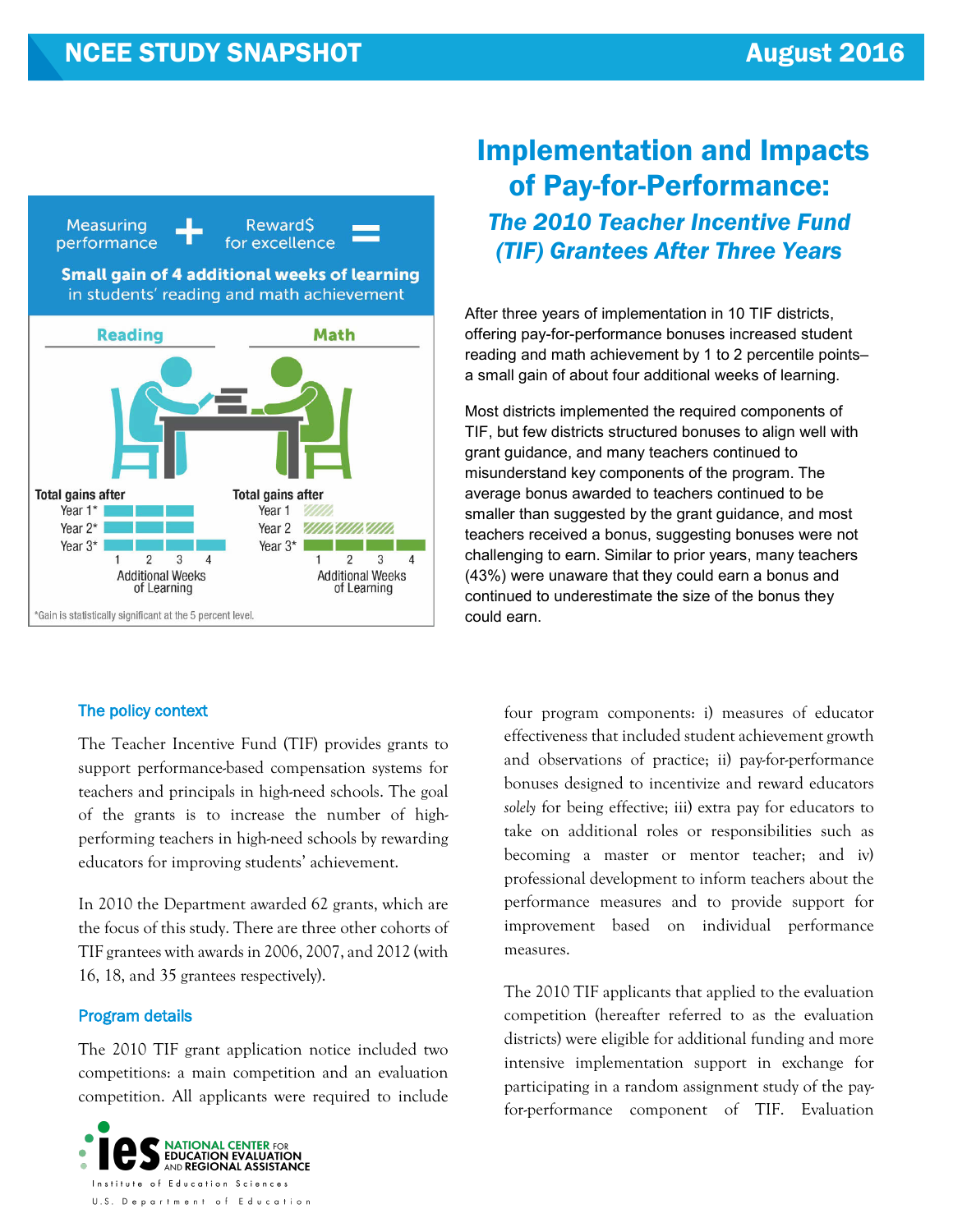grantees also received more specific guidance about how to structure pay-for-performance bonuses.

### Study approach

The report on which this snapshot is based describes TIF implementation in all 2010 TIF districts and analyzes, in greater detail, the implementation and impacts of pay-for-performance in 10 evaluation districts that implemented the TIF program for three years. Using information from the first (2011–2012), second (2012–2013), and third (2013–2014) years of TIF implementation, the report addresses the following four questions:

- 1. What are the characteristics of all 2010 TIF districts and their performance-based compensation systems? What implementation experiences and challenges have TIF districts encountered?
- 2. How do teachers and principals in schools that do and do not offer pay-for-performance bonuses compare on key dimensions, including their understanding of TIF program features, exposure to TIF activities, allocation of time, and attitudes toward teaching and the TIF program?
- 3. How do pay-for-performance bonuses affect educator effectiveness and the retention and recruitment of high-performing educators?
- 4. What is the impact of pay-for-performance bonuses on students' achievement on state assessments in math and reading?

To describe program implementation in all 2010 TIF districts, the study team surveyed the districts' TIF program administrators. To learn about the effects of pay-for-performance on educator and student outcomes within the evaluation districts, the study team assigned schools with grades 4-8 into two groups by lottery. In one group of schools, educators were eligible for performance-based bonuses. In the other group of schools, educators received an automatic one percent bonus, regardless of their performance. Both groups of schools were to implement all of the other required components of TIF. Because these two groups of schools were assigned by lottery, differences in outcomes between the groups can be attributed to the impact of pay-for-performance.

Within the evaluation districts, the study team administered surveys to principals and teachers in 132 schools (66 in each group) in spring 2012, 2013, and 2014, and conducted interviews with district administrators. The study team also collected districts' TIF administrative records to describe performance ratings, bonuses, and additional pay for teachers and principals, as well as to examine the impact of pay-forperformance bonuses on educator effectiveness. To assess the impact of pay-for-performance on students, the study team collected districts' administrative records on student test scores.

# Findings highlights

The study found that among all 2010 TIF districts:

• **Overall implementation of TIF requirements among all 2010 TIF districts was very similar in the third year of implementation as in previous years.** Similar to the previous two years, half of TIF districts in the third year reported implementing all four required components for teachers. Nevertheless, most districts (88 percent) reported implementing at least 3 of the 4 required components for teachers. Districts were least likely (70 percent) to report helping teachers improve their practices based on their performance.

For the 10 evaluation districts that completed three years of TIF implementation (the 2011–2012, 2012– 2013, and 2013–2014 school years), the key findings include the following:

• **Pay-for-performance had small, positive impacts on students' math and reading achievement.** After three years of TIF implementation, the average math score was 2 percentile points higher in schools that offered pay-for-performance bonuses than in schools that did not. The average reading score was 1 percentile point higher in schools that offered pay-for-performance bonuses than in schools that did not (Figure 1). This difference was equivalent to a gain of about four additional weeks of learning.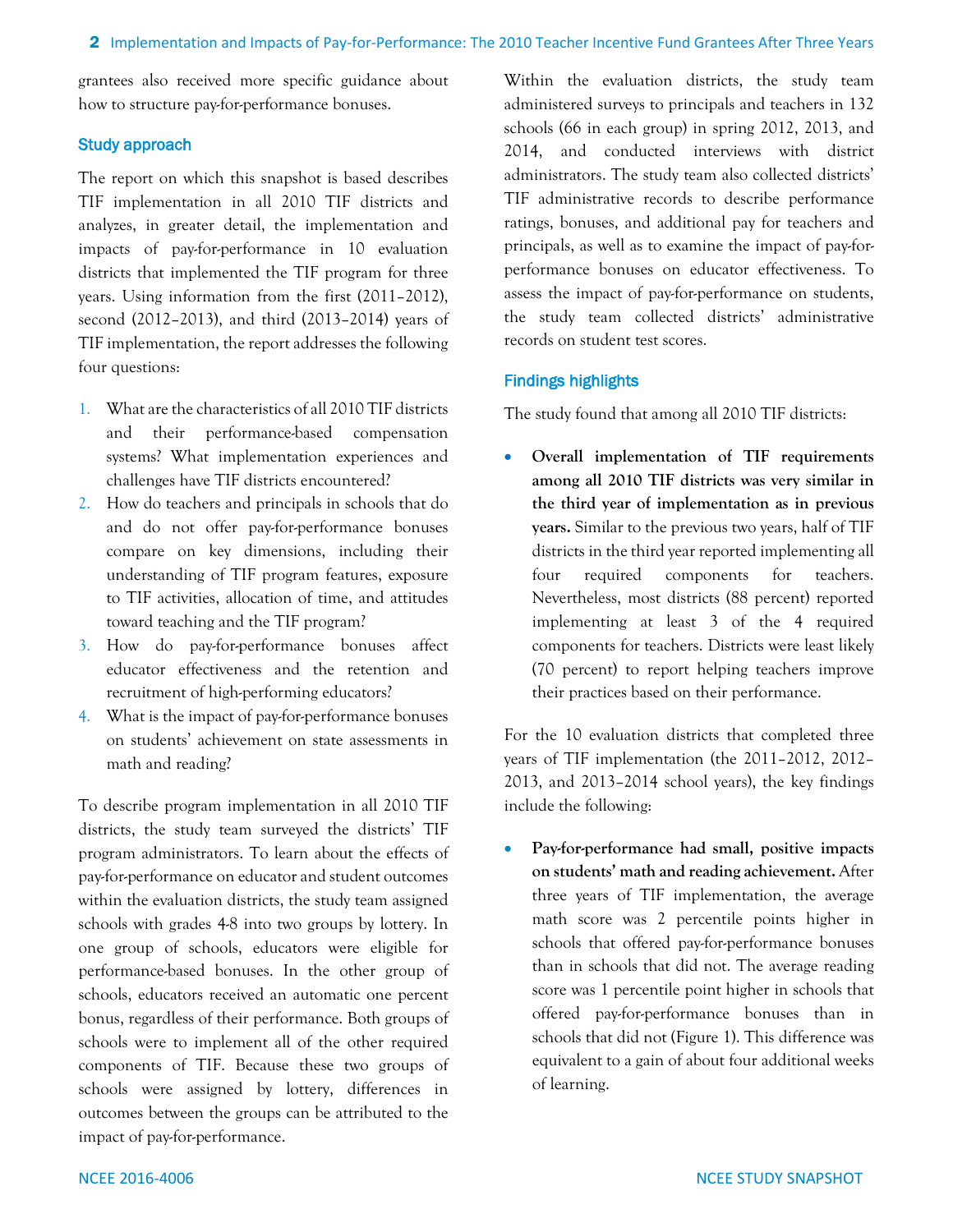



Source: Student administrative data (N = 40,847 students for Year 1 math; N = 40,708 students for Year 2 math; N = 40,037 students for Year 3 math; N = 40,571 students for Year 1 reading; N = 40,390 students for Year 2 reading; N = 39,807 students for Year 3 reading).

\*Difference between schools with and without pay-for-performance is statistically significant at the .05 level, two-tailed test.

Figure reads: At the end of Year 1, students in schools that offered pay-for-performance earned an average math score at the 33rd percentile in their state, and students in schools that did not offer pay-for-performance also earned an average math score at the 33rd percentile.

- **Few evaluation districts structured pay-forperformance bonuses to align well with TIF grant guidance.** Overall, the bonuses were not very substantial or challenging to earn in these districts. The average teacher bonus was \$1,851 (equal to 4% of average teacher salary, less than the 5% recommended in the grant). Each year, more than 70% of teachers in the schools that offered pay-for-performance bonuses received one. However, the bonuses were differentiated, based on the Department's guidance. The highest-performing teachers received a bonus (\$7,743 in Year 3) more than 4 times the average bonus (Figure 2).
- **Many teachers still misunderstood whether they were eligible for performance bonuses or the amount they could earn.** In schools that offered pay-for-performance bonuses, about 60 percent of teachers (62 percent in Year 2 and 57 percent in Year 3) correctly reported being eligible for a performance bonus (Figure 3).





Source: District administrative data (N = 2,183 teachers in Year 1;  $N = 2,193$  teachers in Year 2;  $N = 2,260$  teachers in Year 3).

Figure reads: In Year 1, on average across the evaluation districts, the minimum pay-for-performance bonus for teachers was \$0, the average was \$1,936, and the maximum was \$7,787.